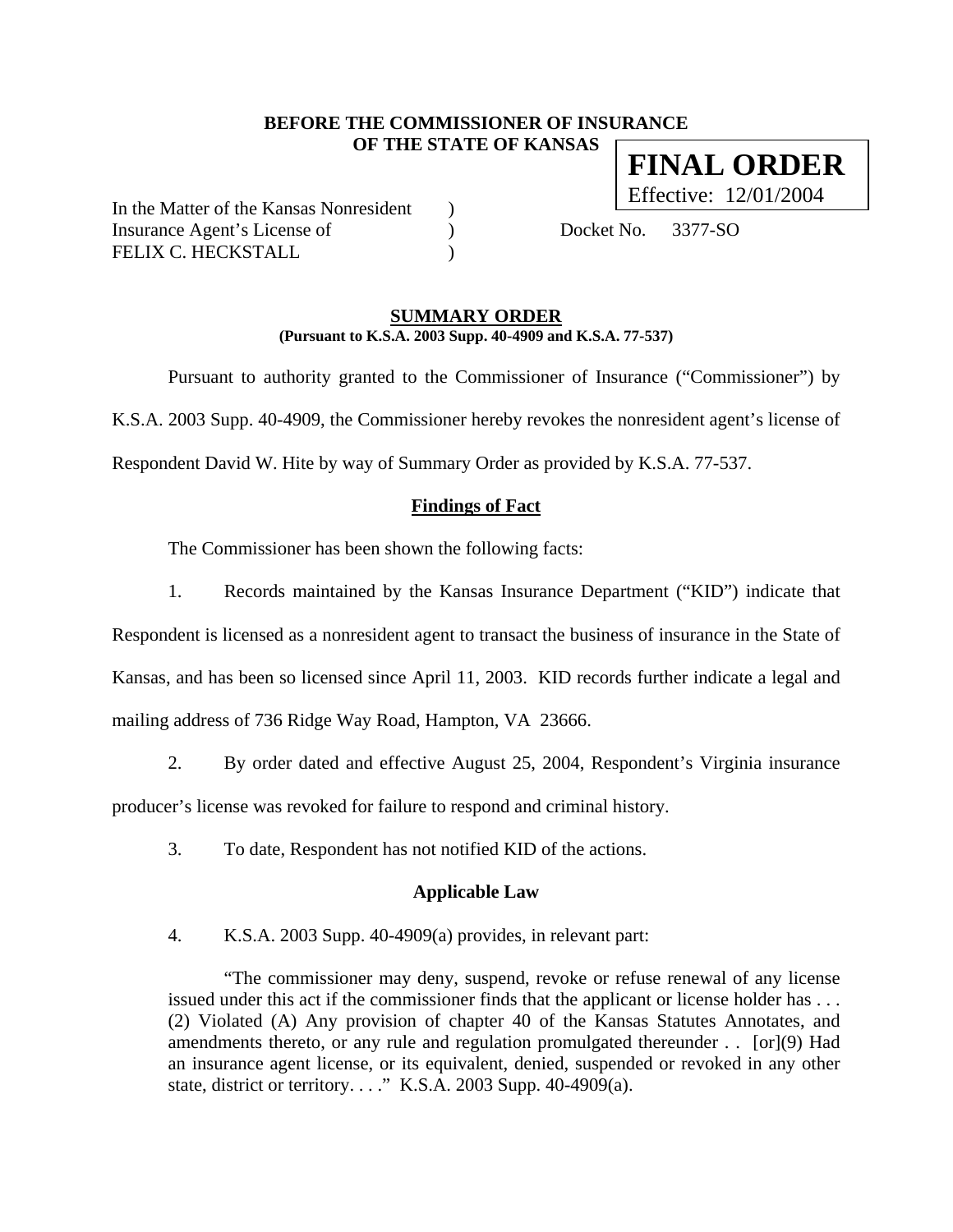5. Administrative regulations require that a person licensed in this state as an insurance agent shall, within 30 days of the occurrence, report enumerated events to the Commissioner. Among these events is disciplinary action against the agent's license by the insurance regulatory official of any other state or territory. K.A.R. § 40-7-9.

6. K.S.A. 2003 Supp. 40-4906 and 4908 provide for issuance of a nonresident agent's license in reliance upon the agent's valid license in the agent's home state.

7. The Commissioner may revoke any license issued under the Insurance Agents Licensing Act if the Commissioner finds that the insurable interests of the public are not properly served under such license. K.S.A. 2003 Supp. 40-4909(b).

#### **Conclusions of Law**

8. The Commissioner has jurisdiction over Respondent as well as the subject matter of this proceeding, and such proceeding is held in the public interest.

9. The Commissioner concludes that Respondent's Kansas license may be revoked solely because Respondent has had an agent's license or its equivalent revoked in another state.

10. The Commissioner concludes, in addition, that Respondent's Kansas license may be revoked because it is based on reciprocity, and Respondent's license in his home state of Virginia has been revoked.

11. The Commissioner also concludes that Respondent's license may be revoked because Respondent has violated the regulation requiring an agent to report a disciplinary action taken by another regulatory authority against a professional license.

12. Accordingly, the Commissioner concludes that sufficient grounds exist for the revocation of the insurance agent's license of Felix C. Heckstall to K.S.A. 2003 Supp. 40- 4909(a).

2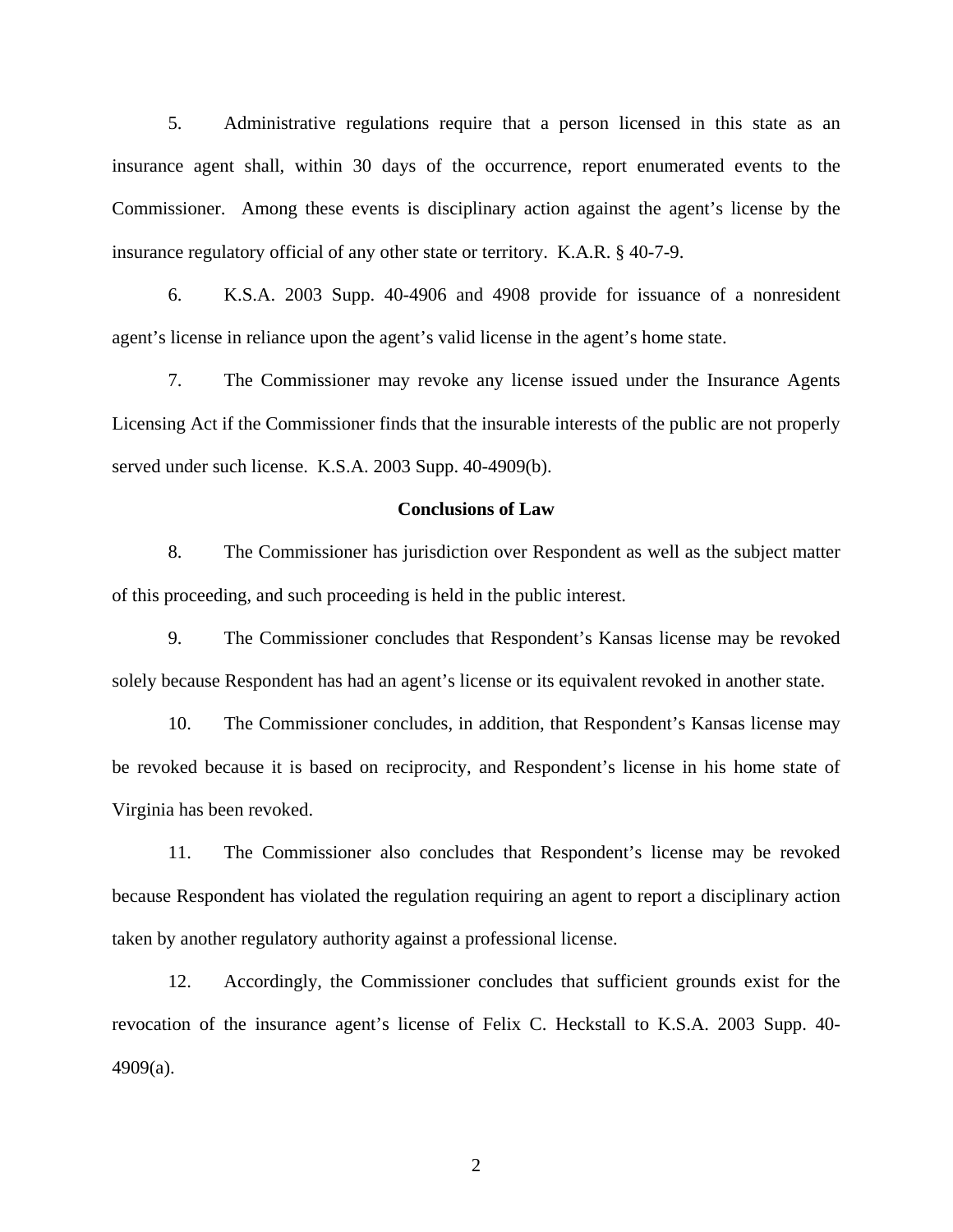13. In addition, the Commissioner finds that the insurance agent's license of David W. Hite should be revoked without delay for the protection of the insurable interests of the public pursuant to K.S.A. 2003 Supp. 40-4909(b).

14. Based on the facts and circumstances set forth herein, it appears that the use of summary proceedings in this matter is appropriate, in accordance with the provisions set forth in K.S.A. 77-537(a), in that the use of summary proceedings does not violate any provision of the law and the protection of the public interest does not require the KID to give notice and opportunity to participate to persons other than Felix C. Heckstall.

**IT IS THEREFORE ORDERED BY THE COMMISSIONER OF INSURANCE THAT** the Kansas nonresident insurance agent's license of Felix C. Heckstall is hereby **REVOKED**.

 **IT IS SO ORDERED THIS \_10th\_ DAY OF NOVEMBER 2004, IN THE CITY OF TOPEKA, COUNTY OF SHAWNEE, STATE OF KANSAS.** 



 \_/s/ Sandy Praeger\_\_\_\_\_\_\_\_\_\_\_\_\_\_\_\_\_\_\_\_\_ Sandy Praeger Commissioner of Insurance

 $/s/$  John W. Campbell John W. Campbell

**NOTICE: In the event the Petitioner files a petition for judicial review, the agency officer designated pursuant to K.S.A. 77-613(e) to receive service of a petition for judicial review on behalf of the KID is John W. Campbell, General Counsel, Kansas Insurance Department, 420 S.W. 9th St., Topeka, KS 66612-1678.**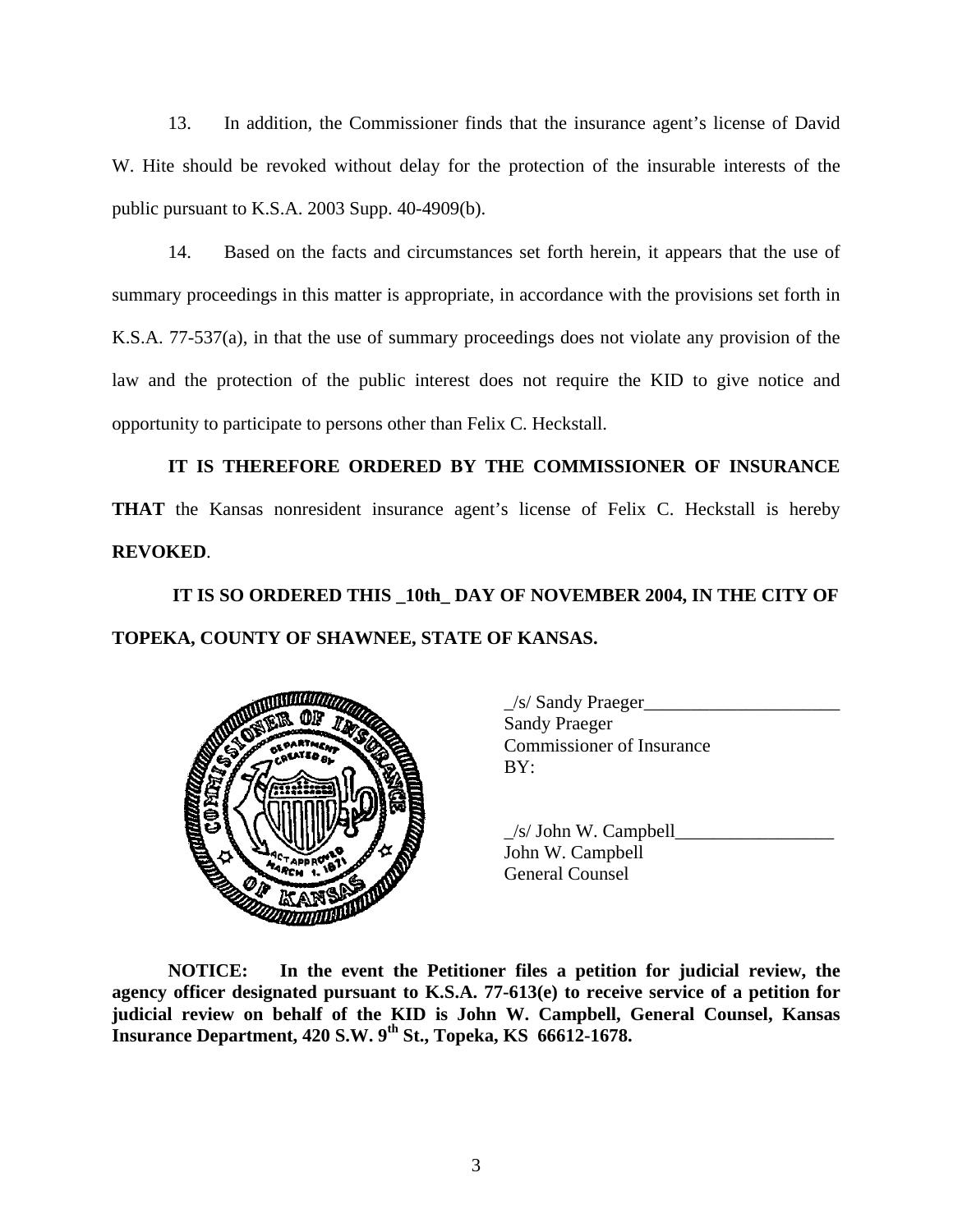## **Certificate of Service**

 The undersigned hereby certifies that she served a true and correct copy of the above and foregoing **Notice** and **Summary Order** on this \_10th\_ day of November 2004, by causing the same to be deposited in the United States Mail, first class postage prepaid, addressed to the following:

 Felix C. Heckstall 736 Ridge Way Road Hampton, VA 23666

> \_/s/ Brenda J. Clary\_\_\_\_\_\_\_\_\_\_\_\_\_\_\_\_\_\_\_ Brenda J. Clary